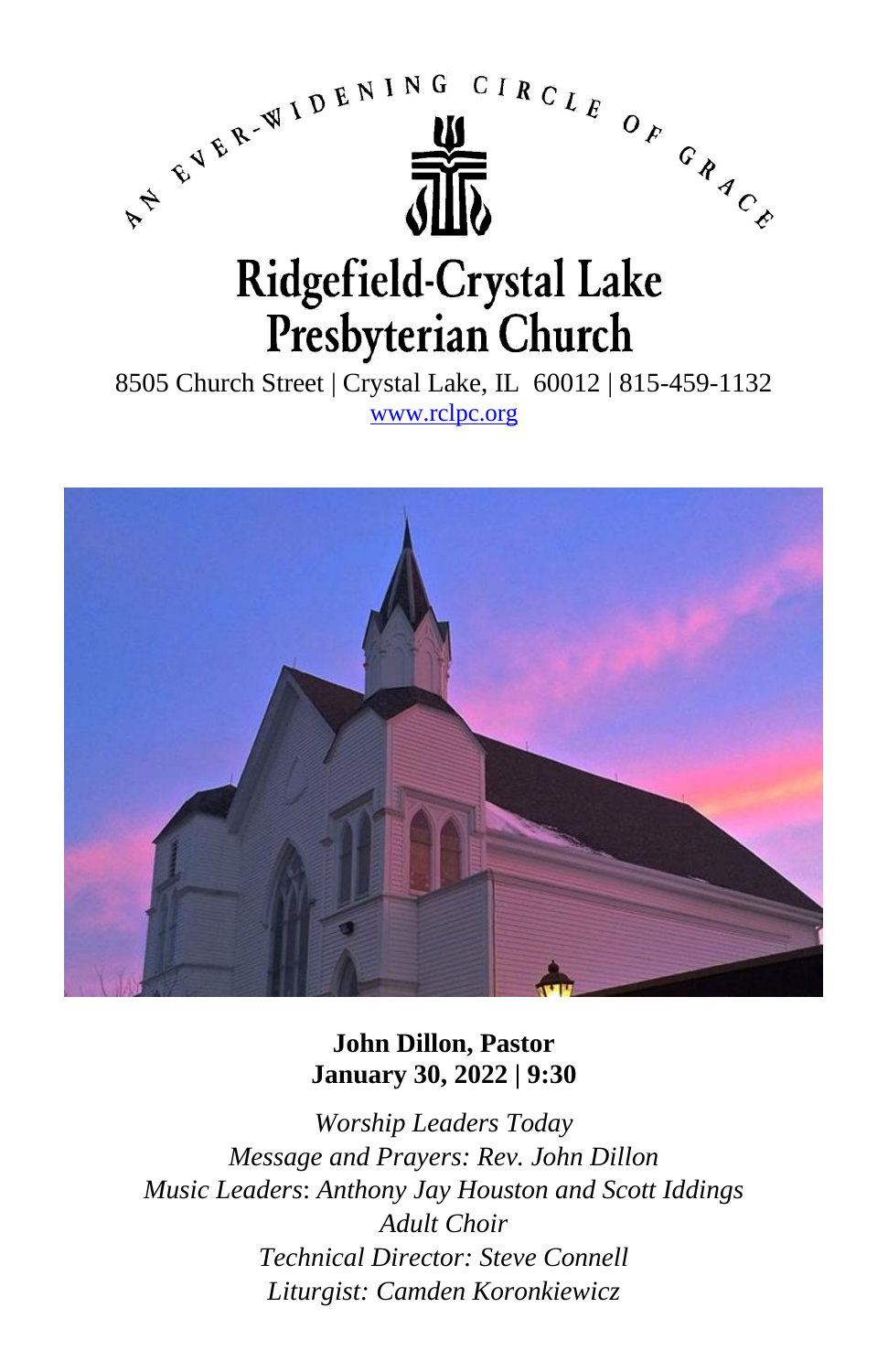# **WE GATHER IN GRACE**

*A "+" indicates all are invited to stand in either body or spirit.*

*Reminders: Our worship service is being livestreamed and is on Zoom. Per CDC guidelines, masks are required in the building.*

PRELUDE: FOUNT OF LIFE arr. Douglas Galbraith

#### WELCOME

### +CALL TO WORSHIP

- One: God, Creator, maker of sun, moon and star, in love you made us.
- **All: Thank you God.**
- One: God in Jesus, storyteller, healer, teacher, savior, in joy you came to us.
- **All: Thank you God.**
- One: God here amongst us, comforter, listener, disturber, in justice you beckon us.
- **All: Thank you God. May our praise this day be acceptable to you. Amen.**

#### $+WE$  are One in the Spirit general generator  $GTG$  300

**We are one in the Spirit; we are one in the Lord; we are one in the Spirit; we are one in the Lord, and we pray that all unity may one day be restored:**

**And they'll know we are Christians by our love, by our love; yes, they'll know we are Christians by our love.**

**We will walk with each other; we will walk hand in hand; we will walk with each other; we will walk hand in hand, and together we'll spread the news that God is in our land:** 

**And they'll know we are Christians by our love, by our love; yes, they'll know we are Christians by our love.**

**We will work with each other; we will work side by side; we will work with each other; we will work side by side, and we'll guard human dignity and save human pride:**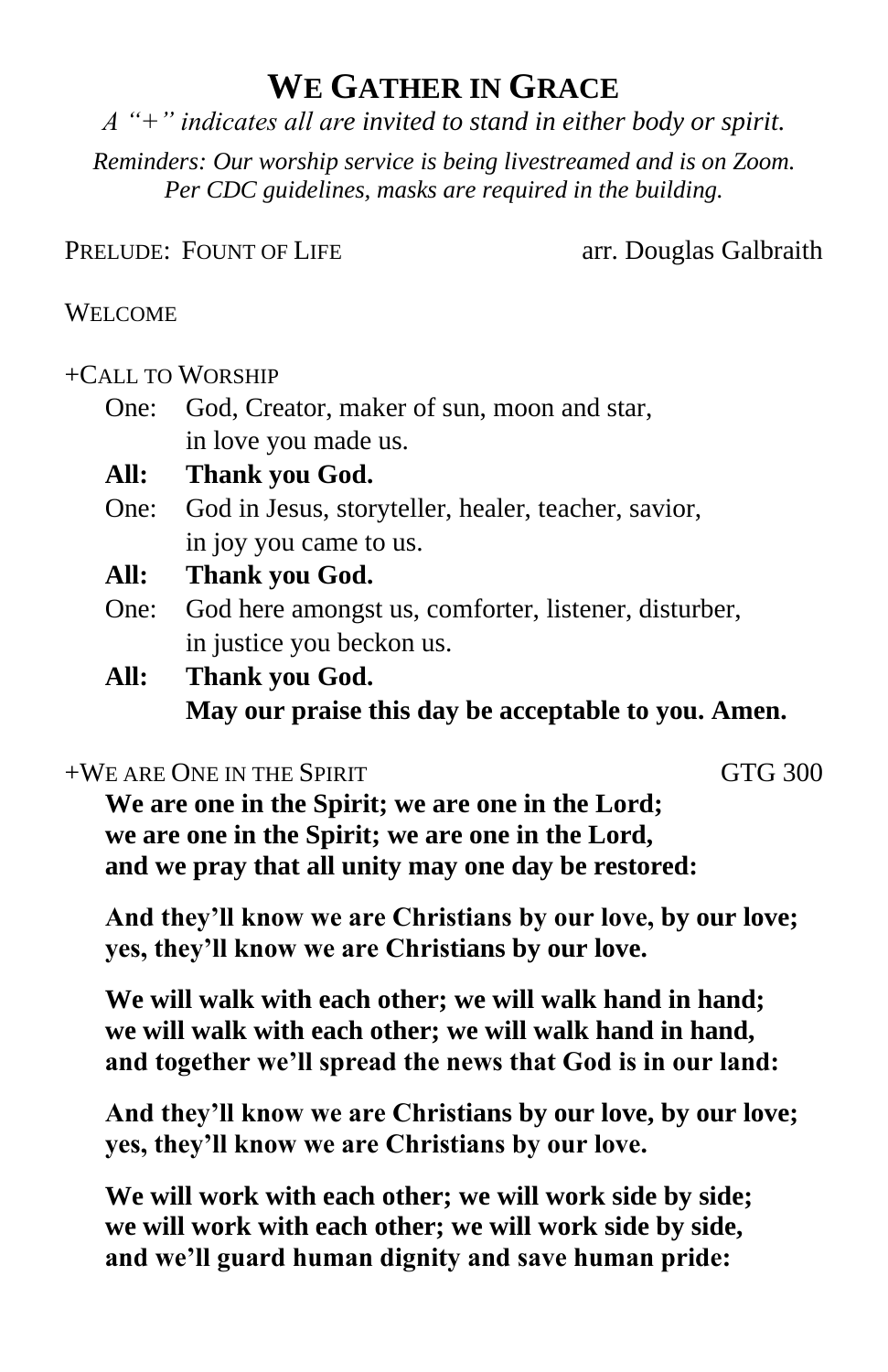**And they'll know we are Christians by our love, by our love; yes, they'll know we are Christians by our love.**

**All praise to the Father, from whom all things come, and all praise to Christ Jesus, God's only Son, and all praise to the Spirit, who makes us one:** 

**And they'll know we are Christians by our love, by our love; yes, they'll know we are Christians by our love.**

+PRAYER OF CONFESSION

One: Join me as we confess together our faults and failings. *~ silence ~*

**All: Merciful God, you love us, but we have not loved you. You call, but we have not listened. We walk away from neighbors in need, wrapped in the warmth of our own concerns. We do not challenge, and through inaction, often condone evil, prejudice, warfare and greed. God of grace may we repent and receive forgiveness.**

+WORDS OF RECONCILIATION AND PASSING THE PEACE

Pastor: Merciful God, you forgive all who truly repent and turn to you for guidance and strength. So let loose your waters of forgiveness and wash us clean. Then we can know and share the Peace of Christ. Let all scattered and gathered bless those around you with Christ's Peace. Peace be upon you!

+GLORY TO GOD, WHOSE GOODNESS SHINES ON ME GTG 582 **Glory to God, whose goodness shines on me, and to the Son, whose grace has pardoned me, and to the Spirit, whose love has set me free. As it was in the beginning, is now and ever shall be. Amen.**

**World without end, without end. Amen. World without end, without end. Amen. World without end, without end. Amen. As it was in the beginning, is now and ever shall be. Amen.**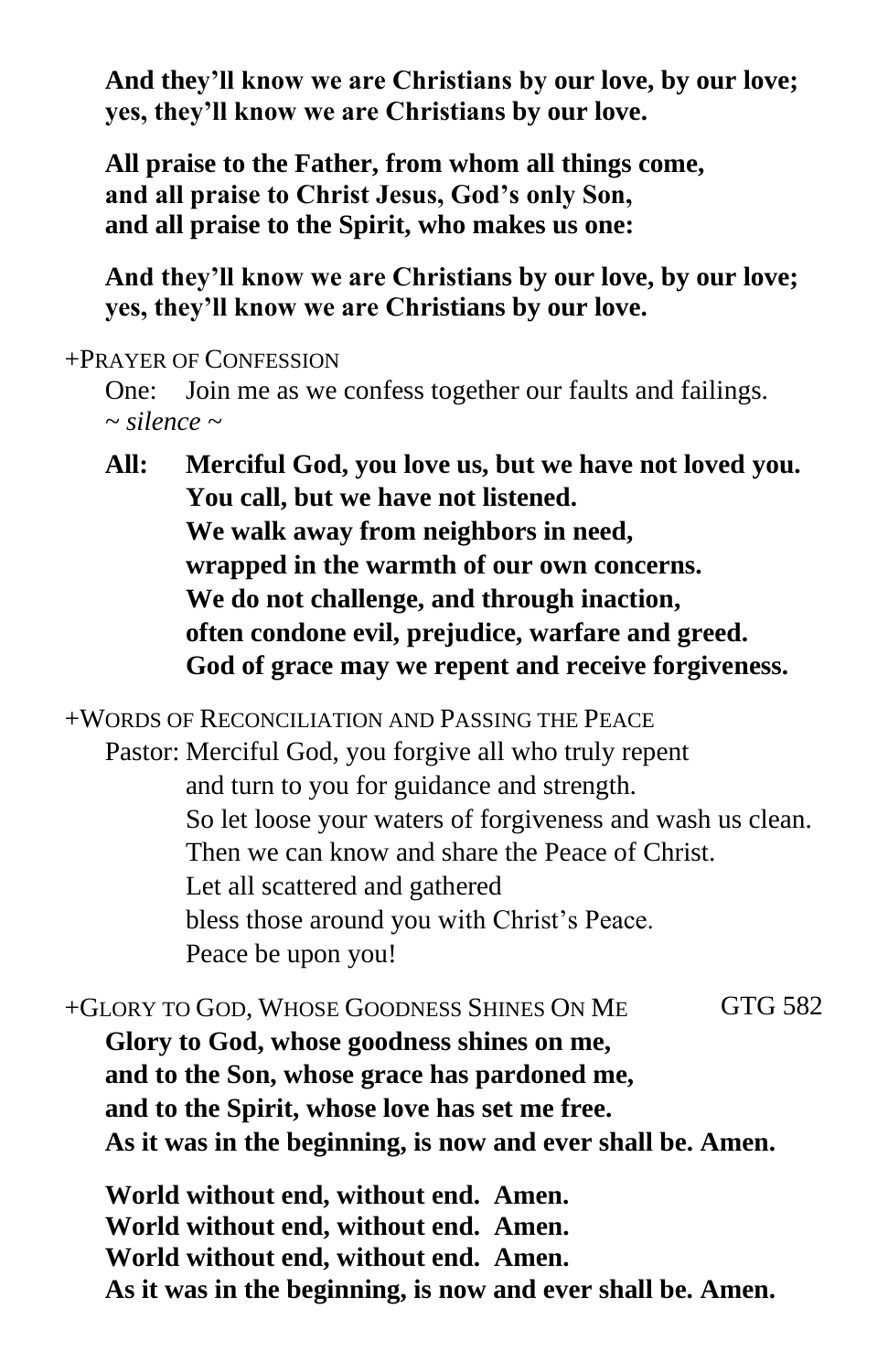## **WE GROW IN GRACE**

| <b>SUNG RESPONSE: HE CAME DOWN</b><br>GTG 137<br>He came down that we may have joy<br>He came down that we may have joy<br>He came down that we may have joy<br>hallelujah forevermore. |            |                           |
|-----------------------------------------------------------------------------------------------------------------------------------------------------------------------------------------|------------|---------------------------|
| <b>SCRIPTURE READING:</b>                                                                                                                                                               |            | John $4:3-30$             |
| <b>ANTHEM: UBI CARITAS</b>                                                                                                                                                              |            | Paul Mealor; arr. Houston |
| <b>MESSAGE</b>                                                                                                                                                                          | "Thirsty?" | Rev John Dillon           |

PRAYERS OF THE PEOPLE

THE LORD'S PRAYER

WEE WORSHIP

**Our Father, who art in heaven, hallowed be thy name. Thy kingdom come, thy will be done, on earth as it is in heaven. Give us this day our daily bread; and forgive us our debts, as we forgive our debtors; and lead us not into temptation, but deliver us from evil. For thine is the kingdom, and the power, and the glory, forever. Amen.**

#### **OFFERING**

+DOXOLOGY: GTG 607

**Praise God, from whom all blessings flow; praise Christ, all people here below; praise Holy Spirit evermore; praise Triune God, whom we adore. Amen.**

+PRAYER OF DEDICATION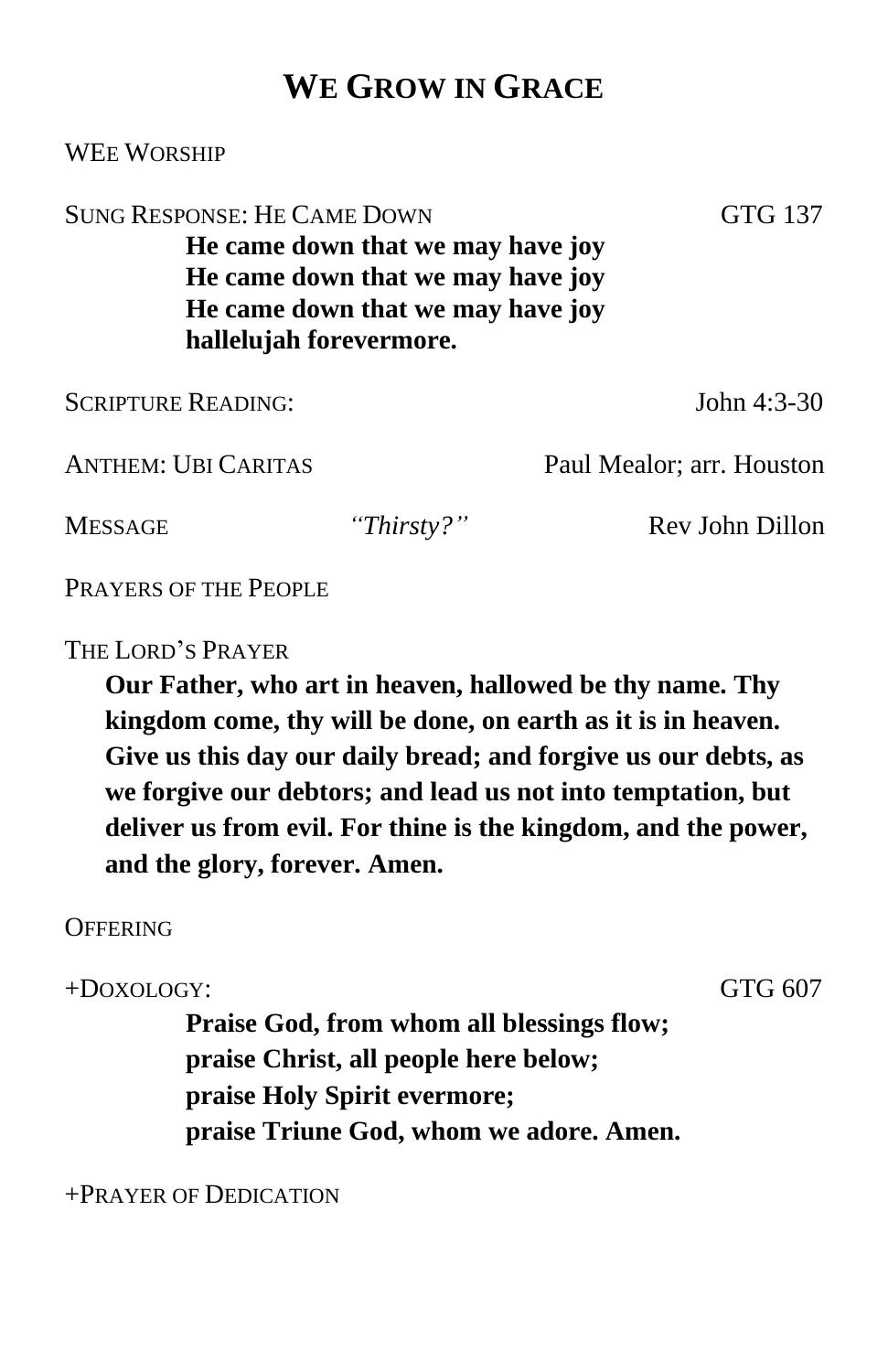## **WE GO IN GRACE**

+ YOU SATISFY THE HUNGRY HEART *(verses 1,2 and 5)* GTG 523

*Refrain:*

**You satisfy the hungry heart with gift of finest wheat; come give to us, O saving Lord, the bread of life to eat.**

**As when the shepherd calls his sheep, they know and heed his voice, so when you call your family, Lord, we follow and rejoice.** *(Refrain)*

**With joyful lips we sing to you our praise and gratitude that you should count us worthy, Lord, to share this heavenly food.** *(Refrain)*

**You give yourself to us, O Lord; then selfless let us be, to serve each other in your name in truth and charity.** *(Refrain)*

+SENDING